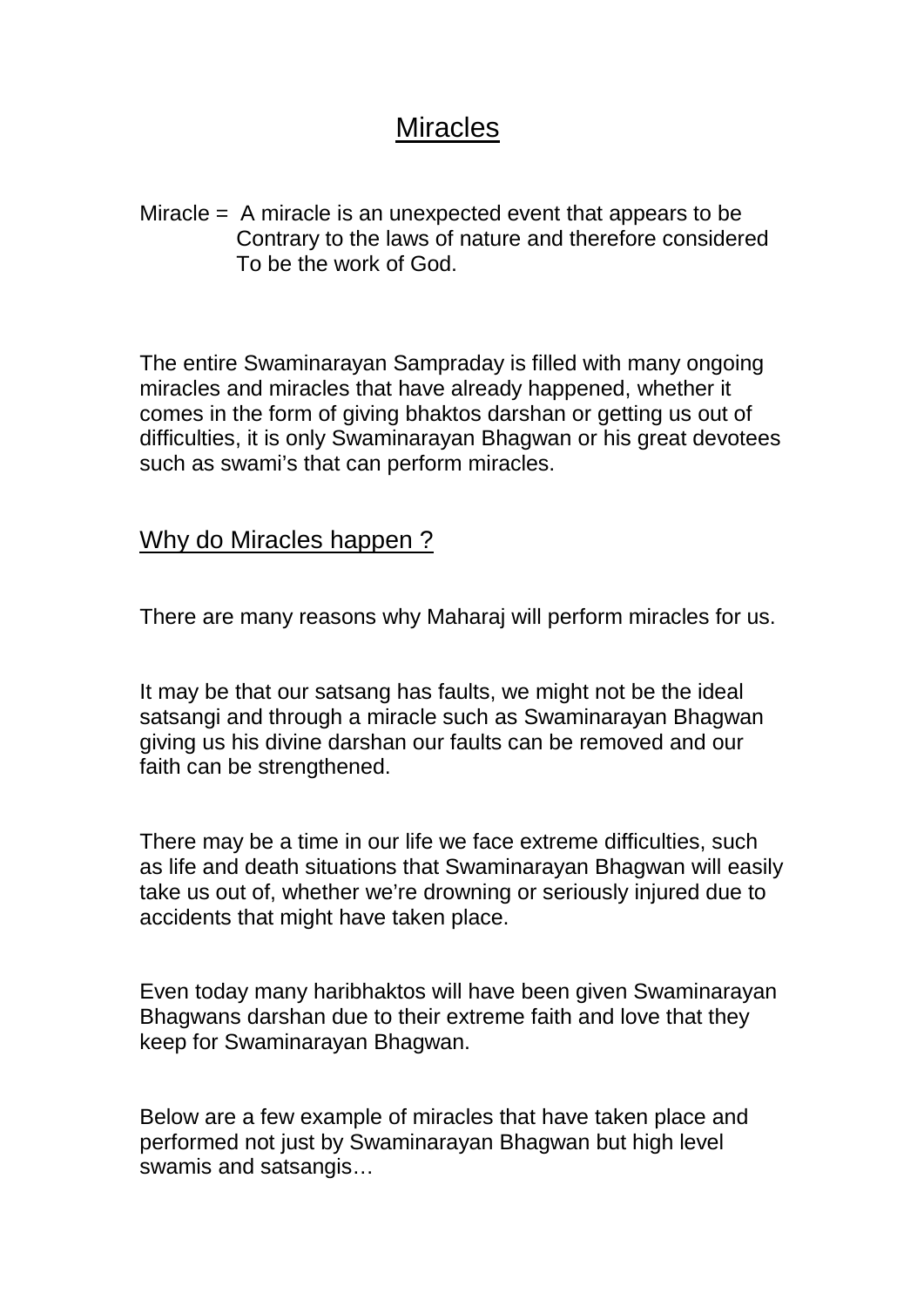## Miracles from Maharaj's Day

In Ghadada, there was a strong female devotee by the name of Rajbhai. She had reached the age when it was time for her to get married; despite her wish not to get married she was forced to and although she pleaded to Swaminarayan Bhagwan to stop this Maharaj said get married and I will protect you. The first night together her husband was ready to have intercourse, as he came into the room he saw a lioness on the bed instead of Rajbhai, he went out and thought his was dreaming and when he came back in the lioness was still there, that's when he realised that Rajbhai is not meant to be married and I will let her go back to her home town. Maharaj protected her because she had extreme love for Bhagwan.

During Vyapkanand swami's yatra he came to a town where he met a business he was hugely in debt to a Muslim. The Muslim warned the business man if he done receive his Lakho (hundreds of thousands) rupees he would have convert into Islam. The business man told Vyapkanand swami of his situation and swami made him into a satsangi and said don't worry keep chanting Swaminarayan and you'll be fine. A few days later Swaminarayan Bhagwan came in the form of an ordinary human with a bag filled with lakho rupiya. And then the business man was free from all his worries and troubles simply because he kept faith in Swaminarayan Bhagwan.

In Vadtal Mandir, where LaxiNrayan Dev's Murti is, a few Brahmins from Kundal came to do Darshan, and what they was Laxmiji on the left hand side instead of the the usual right hand side ( Our left and right ) . Then they went to Swaminarayan Bhagwan in Vadtal on told him that you have done this Murti Pratishta wrong, Maharaj simply said no go have another look and when they went back and to their astonishment Laxmiji got up when back to the right hand side. They went back to Maharaj and said we're sorry for questioning you and thank you for the divine darshan you have graced us with.